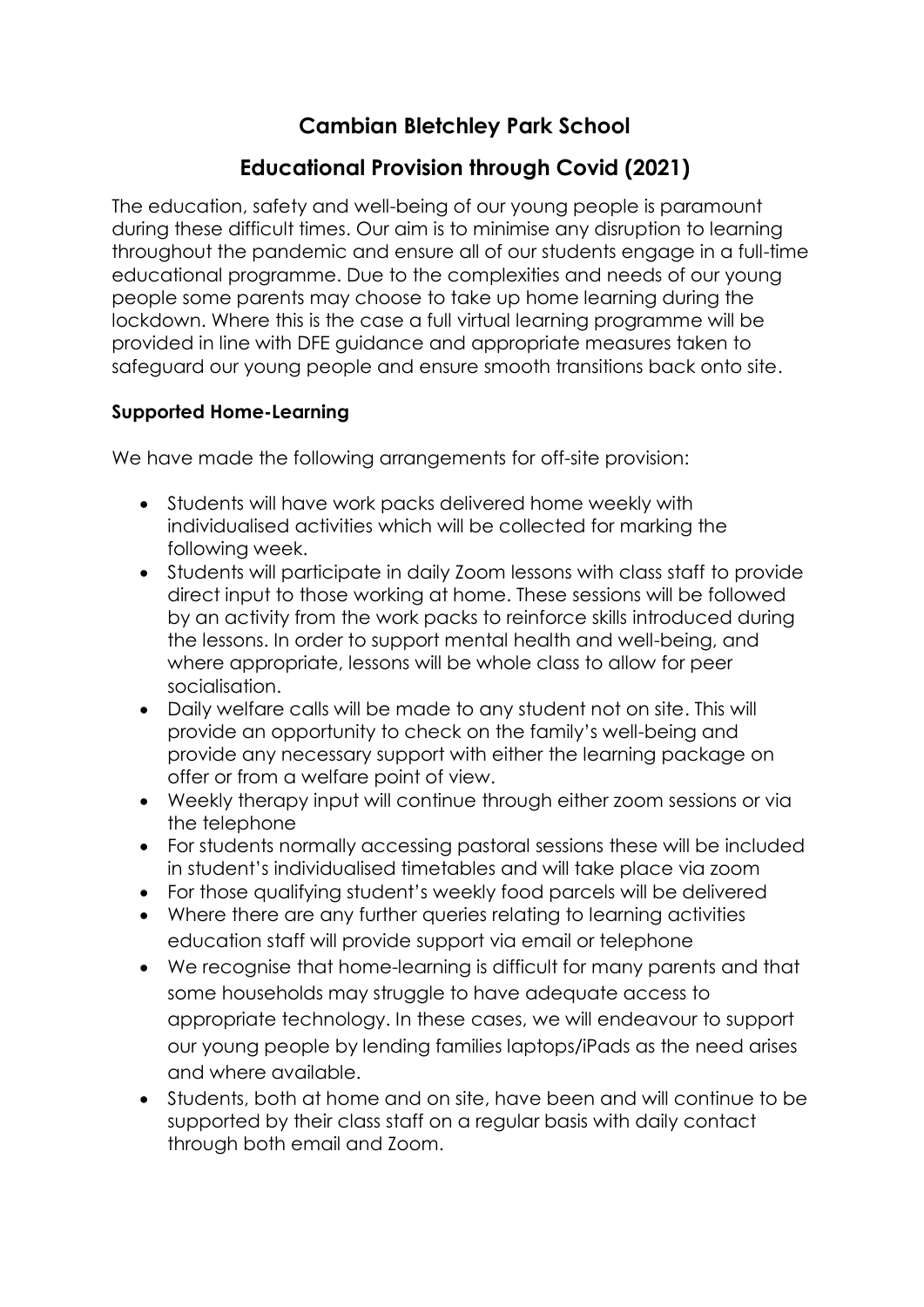### **On site learning**

Students accessing education on site will follow their normal timetable as closely as possible to ensure the continued all round development of each individual. There have been some modifications to timetables to ensure the health and safety of all is our highest priority. Timetables have been adjusted to allow class bubbles to be maintained and the necessary additional cleaning schedule for shared facilities to be completed. Those receiving therapeutic support will continue to access this during their blended learning programme. On-site provision will be mirrored by the virtual off-site provision to ensure that all students receive equal learning opportunities. This is essential to ensure that no child is penalised by where their learning takes place and that there is a smooth transition from on-site to off-site learning throughout.

### **Recovery Curriculum**

In September 2020 we implemented a recovery curriculum to allow the opportunity for rebalance and for the students to re-orientate and reconnect with their own learning pathway. Where parents have chosen to keep students at home during this recent lockdown we will use this model upon their return to site to support transition back to on-site learning.

We have put the student's well-being at the centre of our thinking. We acknowledge that the student will have had different experiences during this time. However, the common thread running through all is the loss of routine, structure, friendship, opportunity and freedom. These losses can trigger anxiety in any child. We know that an anxious child is not in a place to learn effectively. So, with this in mind, the school community has thought about the most effective way to support our young people's ability to learn. This approach will encompass and support the academic expectations for all.

"The Recovery Curriculum" written by Professor Barry Carpenters argues for a holistic approach built around routines and a raised awareness of mental health needs. He identifies 5 Levers of Recovery to consider, which may help a school firm up plans that are already in place and gives structure to staff.

We have also added our own lever 'The new normal' in order to teach students routines and hygiene in order to avoid the spread of Covid 19. Those students who are able to understand will learn about the importance of these measures and the implications if they are not followed.

Lever 1 – The new normal Lever 2 – Rebuild relationships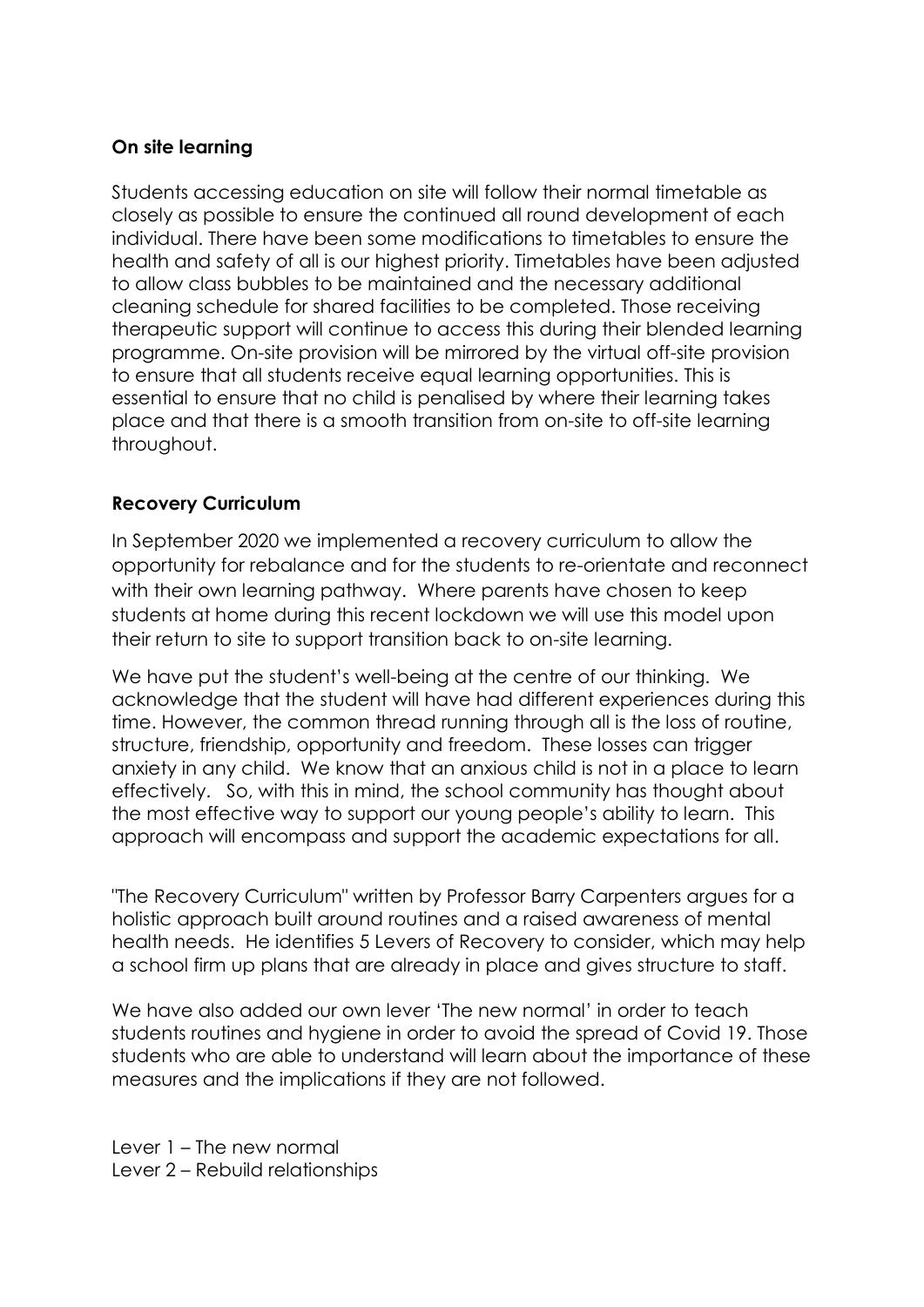### Lever 3 - Community Lever 4 - Transparent Curriculum Lever 5 – Metacognition

This approach has been personalised for each group of students to ensure an individualised programme for all which mirrors our bespoke curriculum. Below is an example of the recovery curriculum for one of our classes.

| Intent                                                                               | Implementation                                                                                                                                                                                                                                                                                                                                                                                                                                         |
|--------------------------------------------------------------------------------------|--------------------------------------------------------------------------------------------------------------------------------------------------------------------------------------------------------------------------------------------------------------------------------------------------------------------------------------------------------------------------------------------------------------------------------------------------------|
| Lever 1: the new normal                                                              | Hand washing has been further integrated into their<br>timetable. Within our classroom more symbols have<br>been provided so that students have a visual                                                                                                                                                                                                                                                                                               |
| Introduce housekeeping e.g. hand<br>washing, social distancing etc.                  | aid/reinforcement that encourages washing their<br>hands more often due to the current conditions. This is<br>in addition to their normal routine i.e. when<br>transitioning between activities students in class 2 use                                                                                                                                                                                                                                |
| Provide sessions to gauge student's<br>emotional needs and plan to address<br>these. | a now and next to indicate this transition, 'wash<br>hands' symbols will be used at this time. Furthermore<br>'wash hands' has also been added to the beginning<br>and end of their school timetable.<br>Staff will also be expected to wash and sanitise their<br>hands when using any new equipment or entering<br>and leaving the room.                                                                                                             |
|                                                                                      | Students and staff will all have their own equipment<br>to prevent cross-contamination.                                                                                                                                                                                                                                                                                                                                                                |
| Lever 2: rebuild relationships                                                       | Students will only be supported by the staff team<br>allocated to support students. Within this team, staff<br>will rotate regarding individual support.                                                                                                                                                                                                                                                                                               |
| Re-establish the relationships with known<br>staff and develop ones with new staff   | Re introduction of these staff members as well as<br>introducing new staff members will take place during<br>circle time where both staff and students are required<br>to introduce themselves at the beginning of each<br>day.<br>Staff are encouraged to engage with students<br>throughout the day such as intensive interaction<br>during down time in addition to 1:1 support during<br>activities.                                               |
| Lever 3: understand the individual child<br>and their community                      | Now and next prompts will be used to support<br>student's timetables and reaffirm the transition from<br>one activity to another. Individual timetables are<br>displayed in the classroom with which students                                                                                                                                                                                                                                          |
| Managing transitions<br>Developing communication between<br>staff and other pupils.  | interact with to complete their now and next<br>prompts.<br>Sessions have been timetabled to encourage peer-<br>peer interactions and communication, e.g. circle<br>time, as well as to develop their interpersonal skills<br>such as turn-taking in 'interactive games' on their<br>timetable. Furthermore, staff are expected to work in<br>close proximity not only to support the student's<br>ability to complete an activity but also to further |